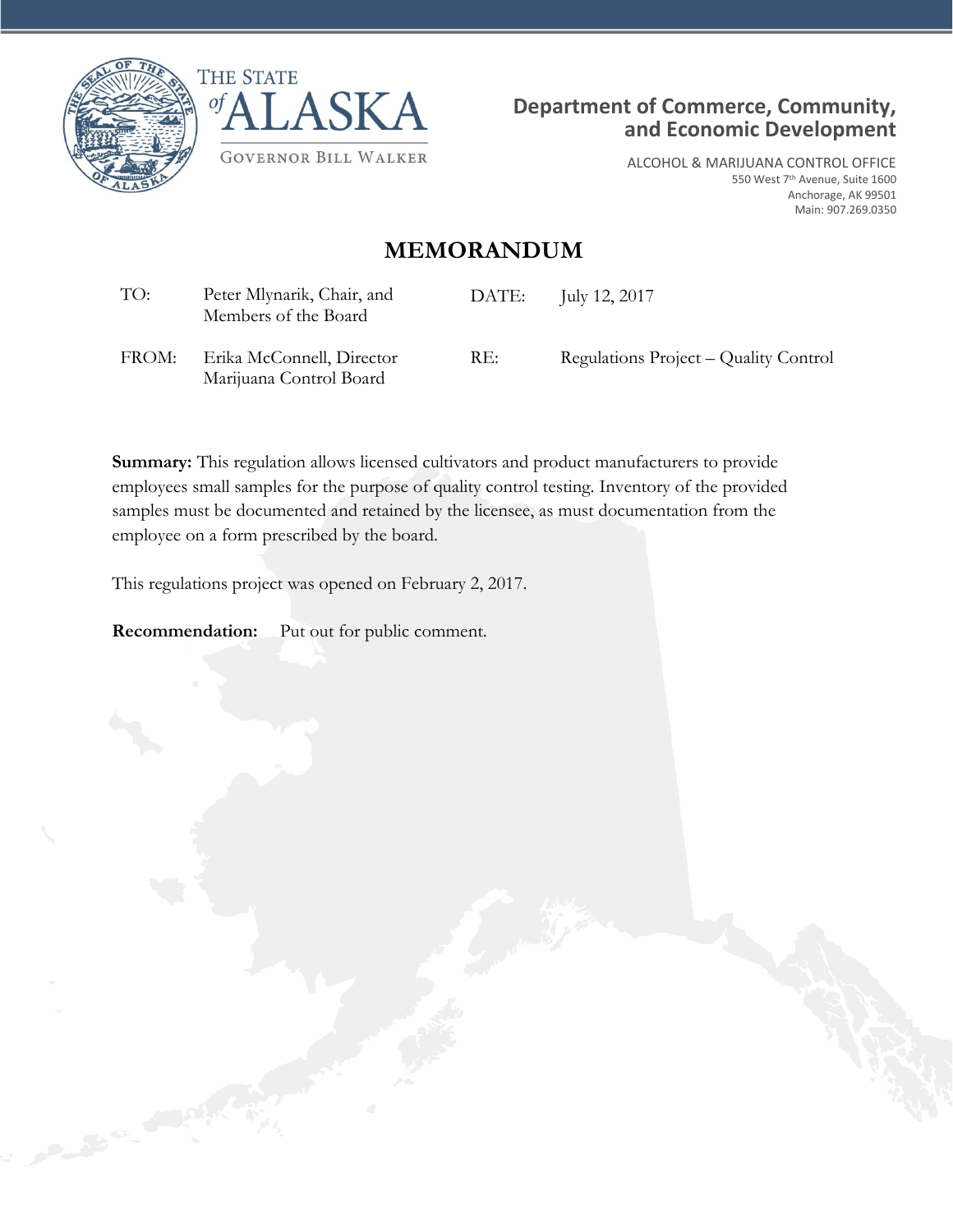3 AAC 306.460 is amended by adding a new subsection to read:

(d) A licensed marijuana cultivation facility may provide a sample of marijuana to an employee of the facility that is in possession of a valid marijuana handler card, for the purpose of quality control only if:

(1) samples provided to employees for quality control does not exceed a cumulative total of one ounce per 30-day period;

(2) each sample is registered and tracked using the marijuana inventory tracking system in accordance with 3 AAC 306.730;

(3) consumption of marijuana does not occur on the licensed premises;

(4) no sample is sold to another licensee, employee, or consumer;

(5) each employee who receives a marijuana sample for the purpose of quality

control completes a quality control form prescribed by the board for each sample; and

(6) the licensee maintains copies of completed forms required under (5) of this

subsection in accordance with 3 AAC 306.755. (Eff.  $\angle$  /  $\angle$  Register  $\Box$ ) Authority: AS 17.38.010 AS 17.38.150 AS 17.38.200 AS 17.38.070 AS 17.38.190 AS 17.38.900

3 AAC 306 is amended by adding a new section to read:

## 3 AAC 306.557. **Quality control sampling**

(a) A licensed marijuana product manufacturing facility may provide a sample of marijuana concentrate or other marijuana product to an employee of the facility that is in possession of a valid marijuana handler card, for the purpose of quality control only if:

(1) samples provided to employees for quality control do not exceed a cumulative total set out in 3 AAC 306.355 in a 30-day period:

1